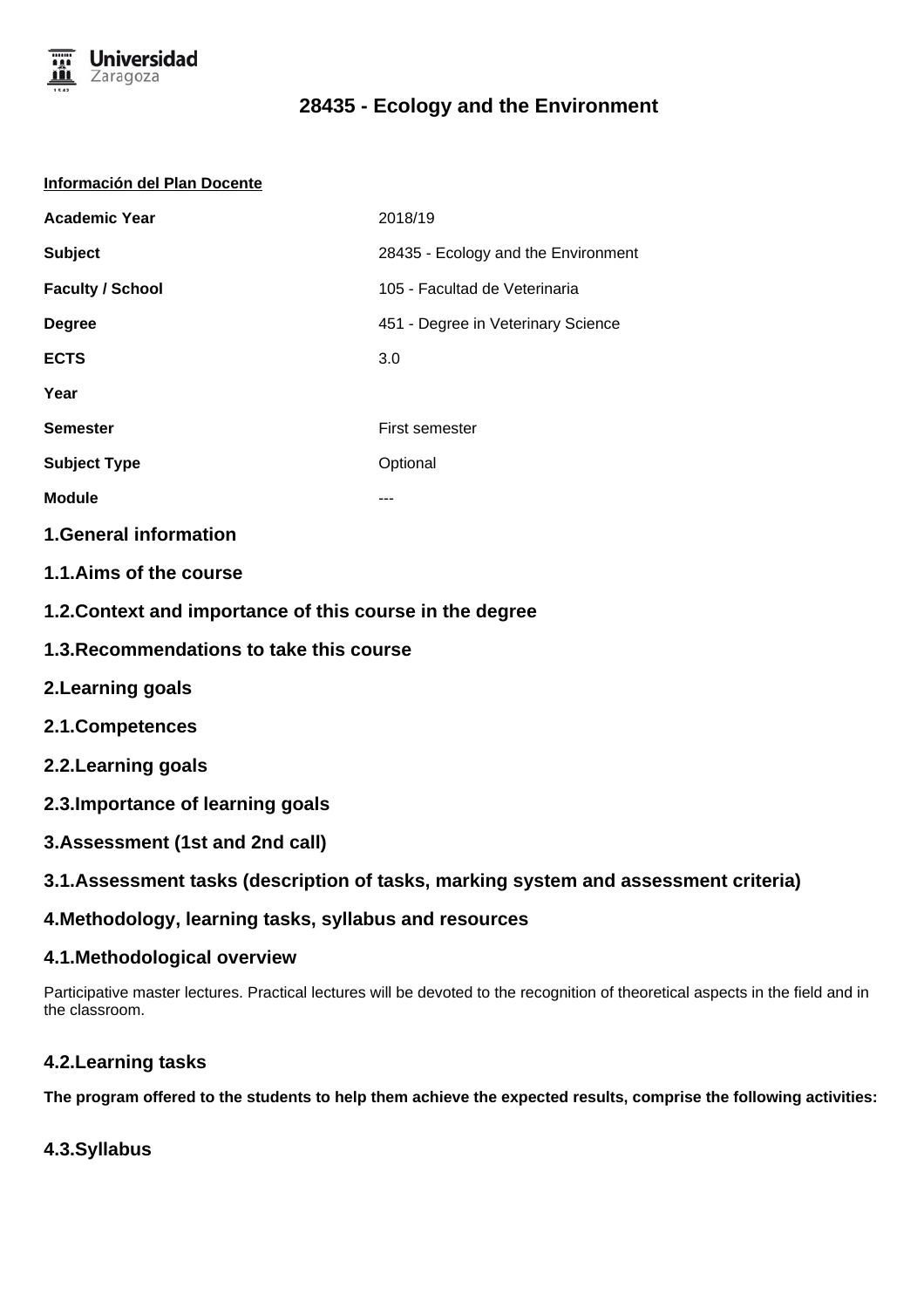

Theory program

Participative theory lectures in which students pose doubts regarding the information they have received previously by the teacher. This information is available on Moodle platform since the beginning of the term.

Week 1. Ecology 1. Introduction.

Week 2. Ecology 2. Populations.

Week 3. Eco 3. Communities.

Week 4. Eco 4. Ecosystems.

Week 5. Eco 5. Conservation Biology.

Week 6. MA 1. Abiotic Environmental Impact.

Week 7. MA 2. Biotic Environmental Impact and Environmental Education.

Week 8. MA 3. Environmental Microbiology.

Week 9. Global assessment.

Practices program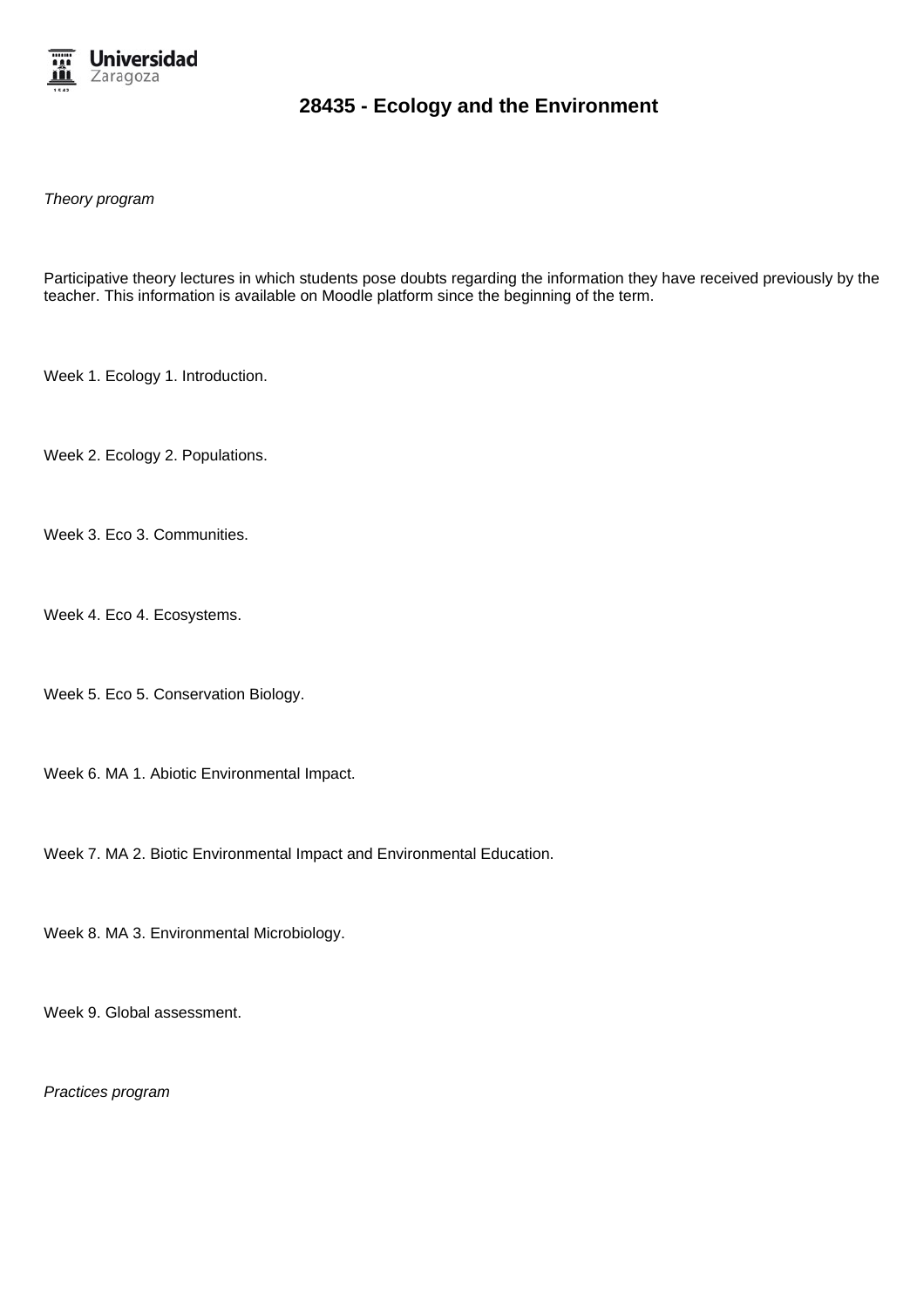

Week 3. Demography.

Week 5. Practice in the field 1. Natural Environments

Week 6. Environmental Education.

Week 7. Practice in the field. Extensive farming and Natural Environments.

#### **4.4.Course planning and calendar**

Calendar, timetable, tutorials and exams will be adjusted to the general academic calendar of Saragossa University and its Faculty of Veterinary.

The information on the subject will be available on Moodle platform from the beginning of the term.

#### **Presential sesión calender**

This subject implies an average dedication of 75 hours by the student:

| Master lectures           | 15 |
|---------------------------|----|
| Classroom practices       | 4  |
| Fieldwork                 | 11 |
| Study and autonomous work | 40 |
| Evaluation                | 2  |